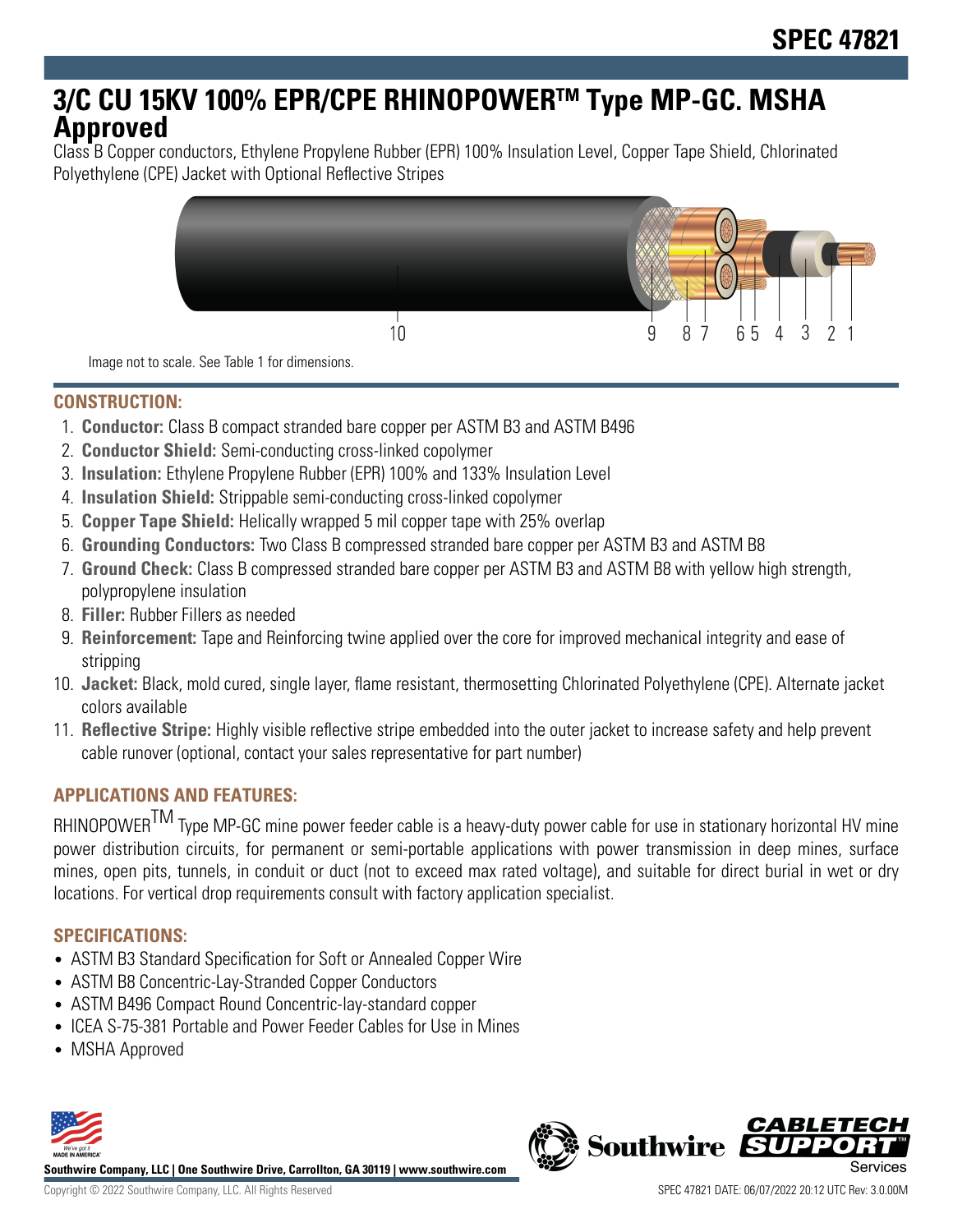# **SAMPLE PRINT LEGEND:**

SOUTHWIRE (R) RHINO<sup>TM</sup> BRAND CABLE # AWG 3/C COMPACT CU TYPE MP-GC 15000V 100% INS. LEVEL P-07-K140017 MSHA

#### **Table 1 – Weights and Measurements**

| <b>Stock</b><br>Number | Cond.<br><b>Size</b> | Cond | Cond.<br>Number Strands | Diameter<br><b>Over</b><br>Conductor | Insul.<br><b>Thickness</b> | Diameter<br><b>Over</b><br>Insulation | <b>Size</b>    | <b>Ground</b> Ground<br>Strands | Ground<br>Check<br>Size | Ground<br>Check<br><b>Strands</b> | Ground<br><b>Check</b><br>Insulation<br>Thickness | Jacket<br><b>Thickness</b> | Approx.<br><b>OD</b> | Approx.<br>Weight |
|------------------------|----------------------|------|-------------------------|--------------------------------------|----------------------------|---------------------------------------|----------------|---------------------------------|-------------------------|-----------------------------------|---------------------------------------------------|----------------------------|----------------------|-------------------|
|                        | AWG/<br>Kcmil        | No.  | No.                     | inch                                 | mil                        | inch                                  | <b>AWG</b>     | No.                             | <b>AWG</b>              | No.                               | mil                                               | mil                        | inch                 | lb/1000ft         |
| 57804699               | $\overline{2}$       | 3    | 7                       | 0.268                                | 175                        | 0.654                                 | 6              | 7                               | 8                       | 7                                 | 45                                                | 140                        | 1.88                 | 2310              |
| 58666599               |                      | 3    | 19                      | 0.299                                | 175                        | 0.685                                 | 5              | 7                               | 8                       | 7                                 | 45                                                | 140                        | 1.98                 | 2650              |
| <b>TBA</b>             | 1/0                  | 3    | 19                      | 0.336                                | 175                        | 0.722                                 | 4              | 7                               | 8                       | $\overline{7}$                    | 45                                                | 140                        | 2.05                 | 3000              |
| 58656599               | 2/0                  | 3    | 19                      | 0.376                                | 175                        | 0.762                                 | 3              | ⇁                               | 8                       | 7                                 | 45                                                | 140                        | 2.15                 | 3460              |
| TBA                    | 3/0                  | 3    | 19                      | 0.423                                | 175                        | 0.809                                 | $\overline{2}$ | 7                               | 8                       | 7                                 | 45                                                | 140                        | 2.26                 | 4020              |
| 57879799               | 4/0                  | 3    | 19                      | 0.475                                | 175                        | 0.861                                 | 1              | 19                              | 8                       | 7                                 | 45                                                | 140                        | 2.40                 | 4750              |
| 59963599               | 250                  | 3    | 37                      | 0.52                                 | 175                        | 0.906                                 | 1/0            | 19                              | 8                       | 7                                 | 45                                                | 140                        | 2.50                 | 5380              |
| TBA                    | 300                  | 3    | 37                      | 0.57                                 | 175                        | 0.956                                 | 1/0            | 19                              | 8                       | 7                                 | 45                                                | 140                        | 2.64                 | 6080              |
| 59249799               | 350                  | 3    | 37                      | 0.616                                | 175                        | 1.002                                 | 2/0            | 19                              | 8                       | 7                                 | 45                                                | 140                        | 2.75                 | 6890              |
| TBA                    | 400                  | 3    | 37                      | 0.659                                | 175                        | 1.045                                 | 3/0            | 19                              | 8                       | 7                                 | 45                                                | 140                        | 2.92                 | 7870              |
| TBA                    | 450                  | 3    | 37                      | 0.7                                  | 175                        | 1.086                                 | 3/0            | 19                              | 8                       | 7                                 | 45                                                | 140                        | 3.00                 | 8470              |
| 58083399               | 500                  | 3    | 37                      | 0.736                                | 175                        | 1.122                                 | 4/0            | 19                              | 8                       | 7                                 | 45                                                | 170                        | 3.10                 | 9370              |

All dimensions are nominal and subject to normal manufacturing tolerances

◊ Cable marked with this symbol is a standard stock item

#### **Table 2 – Electrical and Engineering Data**

| <b>Stock</b><br>Number | Cond.<br><b>Size</b> | Cond.<br><b>Number</b> | <b>DC</b> Resistance<br>@ 25°C | <b>AC</b> Resistance<br>@ 90°C | Capacitive<br>Reactance | Inductive<br>Reactance | Working<br><b>Tension</b> | Min Bending<br>Radius | <b>Allowable Ampacity</b><br>In Air 90°Ct |
|------------------------|----------------------|------------------------|--------------------------------|--------------------------------|-------------------------|------------------------|---------------------------|-----------------------|-------------------------------------------|
|                        | AWG/<br>Kcmil        | No.                    | $\Omega/1000$ ft               | $\Omega/1000$ ft               | $M\Omega^*1000$ ft      | $M\Omega/1000$ ft      | $\mathsf{lb}$             | inch                  | Amp                                       |
| 57804699               | $\overline{2}$       | 3                      | 0.164                          | 0.205                          | 0.048                   | 0.044                  | 454.000                   | 22.6                  | 164                                       |
| 58666599               | 1                    | 3                      | 0.130                          | 0.163                          | 0.045                   | 0.043                  | 572.000                   | 23.8                  | 187                                       |
| TBA                    | 1/0                  | 3                      | 0.104                          | 0.130                          | 0.041                   | 0.041                  | 722.000                   | 24.6                  | 215                                       |
| 58656599               | 2/0                  | 3                      | 0.082                          | 0.103                          | 0.038                   | 0.040                  | 910.000                   | 25.8                  | 246                                       |
| TBA                    | 3/0                  | 3                      | 0.065                          | 0.081                          | 0.035                   | 0.038                  | 1147.000                  | 27.1                  | 283                                       |
| 57879799               | 4/0                  | 3                      | 0.052                          | 0.065                          | 0.032                   | 0.037                  | 1446.000                  | 28.8                  | 325                                       |
| 59963599               | 250                  | 3                      | 0.044                          | 0.055                          | 0.030                   | 0.036                  | 1709.000                  | 30                    | 359                                       |
| TBA                    | 300                  | 3                      | 0.037                          | 0.046                          | 0.028                   | 0.035                  | 2051.000                  | 31.7                  | 401                                       |
| 59249799               | 350                  | 3                      | 0.031                          | 0.039                          | 0.026                   | 0.034                  | 2393.000                  | 33                    | 438                                       |
| TBA                    | 400                  | 3                      | 0.027                          | 0.034                          | 0.025                   | 0.034                  | 2734.000                  | 35                    | 473                                       |
| TBA                    | 450                  | 3                      | 0.024                          | 0.030                          | 0.024                   | 0.033                  | 3075.000                  | 36                    | 504                                       |
| 58083399               | 500                  | 3                      | 0.022                          | 0.028                          | 0.023                   | 0.033                  | 3418.000                  | 37.2                  | 536                                       |

† Ampacity based on ICEA S-75-381 Table I-1 and is for a single isolated cable in air operated with an open-circuited shield at an ambient temperature of 40°C and a conductor temperature of 90°C



**Southwire Company, LLC | One Southwire Drive, Carrollton, GA 30119 | www.southwire.com**

Southwire SUPP

**CABLETECH** 

OI: